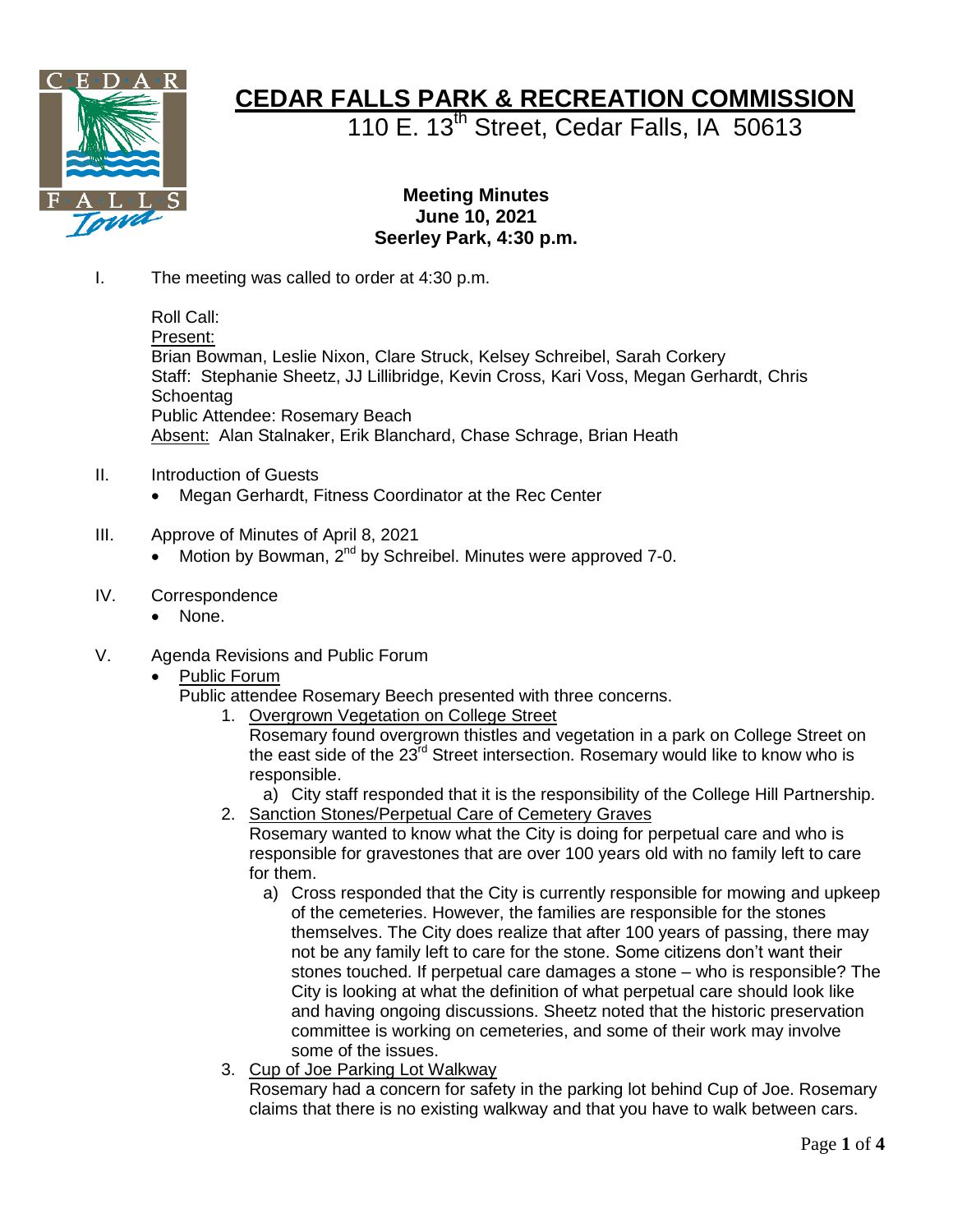Furthermore, the stones are falling, and the slope in the alley makes it unsafe to walk where the rocks are and questions why stairs were put in. She also recommends vetch in the area but notes it would catch a lot of garbage.

- a) Sheetz responded that public works are working on the stones falling down this week. A lot of the edge of the curb sluffed off from the snowmelt. The City is planning on monitoring it in the future to see if a different material or edging needs to be put into place. The stairs are there because of the incline to make it a safe walkway.
- Birdsall Concrete Cricket Area
	- 1. Cross spoke of a recently found out issue with the Birdsall concrete cricket area. The concrete pour was slated to collect bids and brought before the commission; however, park staff was alerted that there was already concrete poured. No one from the commission knew it was occurring. City staff will talk next week to hopefully learn more about this.
- Falls Aquatic Center
	- 1. Lillibridge spoke of the unfortunate and challenging situations that have recently taken place at the Falls. The City has taken immediate action. The City wants to be firm and get rid of the problem right away.
		- a) City staff has been meeting about these situations to include the Cedar Falls Police Department, Mayor, and Director.
		- b) The Cedar Falls Police will have officers at the pool from 5-Close through Sunday, June 11.
		- c) On Monday, June 12, City Staff will meet and discuss other long-term solutions.
		- d) Banners and signs will be displayed at the entrance and throughout the Falls to remind citizens of the no-tolerance policy.
		- e) The Falls will be transitioning to 2 pool managers from 6-Close.
		- f) Lifeguards are encouraged to get a pool manager involved sooner.
		- g) Manager staff will be getting professional shirts to identify them.
		- h) Implementation of a no-tolerance policy. Historically the Falls has had three strikes, and you're out policy; moving forward, it is a no-tolerance policy. Any actions that violate the policy will cause a citizen to be removed from the pool for one week. The thought is to put a more significant gap between the incident and the return. Previously it had been only one day being removed before being allowed back. If those causing problems are not allowed to enter, likely their friends who may also cause problems won't come either.
		- i) The City is issuing a press release from the Mayor and is looking at long-term solutions. They want the community to feel supportive and safe.
	- 2. Public attendee Rosemary asked about cameras and whether that could help identify those causing problems.
		- a) City staff responded that they need the names that go along with the faces to identify them.
	- 3. Commission chair Nixon asked whether there was a dress code at the Falls as she heard of a parent being concerned about a dress code for swimsuits.
		- a) Schoentag replied that there are signs posted that illustrate appropriate swimwear. He has not seen anything concerning this year.
	- 4. Commission chair Nixon questioned the number of customers wanting a pool refund from the fight.
		- a) Lillibridge responded that there have only been two requests.
	- 5. Commission members asked about whether we should only allow pass holder admittance into the Falls pool.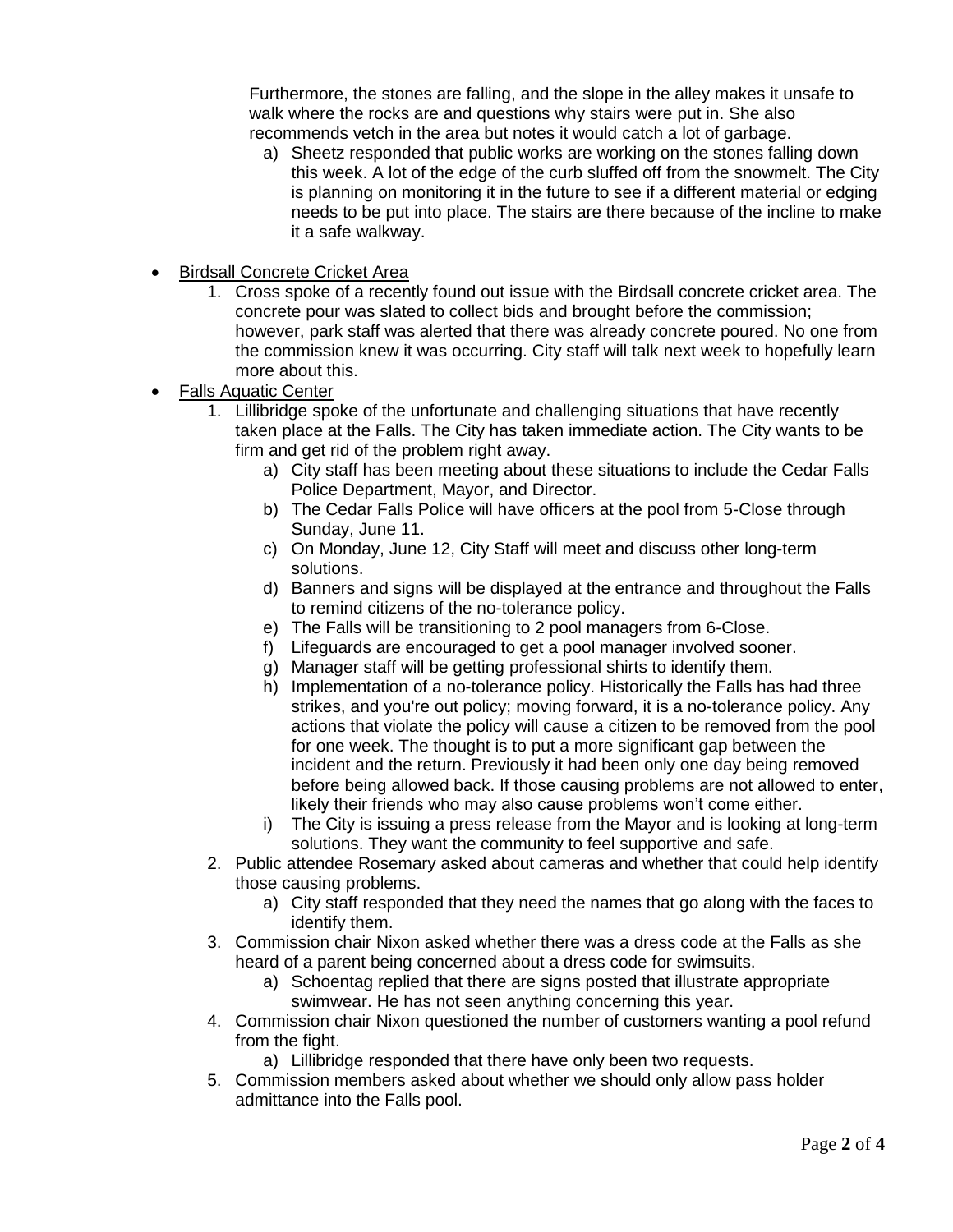- a) City staff responded that the pool is a public pool and would like to keep it that way. Daily drop-ins allow citizens with financial restrictions to enjoy the Falls. Especially families that may be living below-median income who attend when extra money is available.
- b) Commission member Bowman added that he would not enjoy it if it were pass holders only as he only visits the pool once a year. Likely other citizens and families who occasionally stop in and enjoy it wouldn't be able to enjoy it either.
- 6. Commission chair Nixon asked why we would not do the ongoing walkthrough.
	- a) Lillibridge responded that they would like to see more police there beyond Sunday; however, it is also the police's busy time, and we are trying to be sensitive to their overtime. We are trying the approach to be overcautious the first time to make sure it is handled correctly. On Monday, there will be future talks on this.
	- b) Commission member Corkery noted that when Place to Play Park had issues last year, they hired off-duty police officers who did help. That is also a lowercost option if police are too busy.
- VI. Unfinished Business
	- None.
- VII. New Business
	- None.

## VIII. Reports

- Parks Update Cross
	- 1. Most playground areas have received new mulch. They have more mulch on order and will be finishing the remaining playgrounds soon.
	- 2. Girl Scouts have installed dog waste bag stations at Overman Park.
	- 3. Eagle Scouts are painting the shelters.
	- 4. Arbors have removed the remainder of the ash trees out of Pfeifer Park. They are continuing to work on removing ash trees in the buyout lot area.
	- 5. The Place to Play parking lot has had concrete poured. Parking lot lines and cutting of the cement will occur within the next week. The parking lot should be finished within the next two weeks.
	- 6. The storybook project has been installed, and that project will be wrapping up next week with landscaping.
	- 7. The Parks Department has been busy preparing for Sturgis Falls.
	- 8. Pickleball court asphalt is fissuring. The City is waiting for Aspro's recommendation. Currently, the asphalt fissuring is not affecting gameplay.
	- 9. Island Park is working with DNR and Amanda Huisman on promotional videos.
	- 10. The cemetery mausoleum project is complete. The cemetery staff has been cleaning up after Memorial Day. There were some complaints this year about missing items.
	- 11. Park staff continues to mow. With the current dry weather conditions and high heat, they hope the mowing frequency will slow enough to trim trail grass.
		- a. Citizen Rosemary noted that a memorial bench near the Mayor's Bridge needs to be trimmed around so the creek can be viewed from the bench.
			- i. Cross responded that if the mowing slows, they will be on the trails trimming.
- Recreation Update Lillibridge
	- 1. Recreation has several projects in the works.